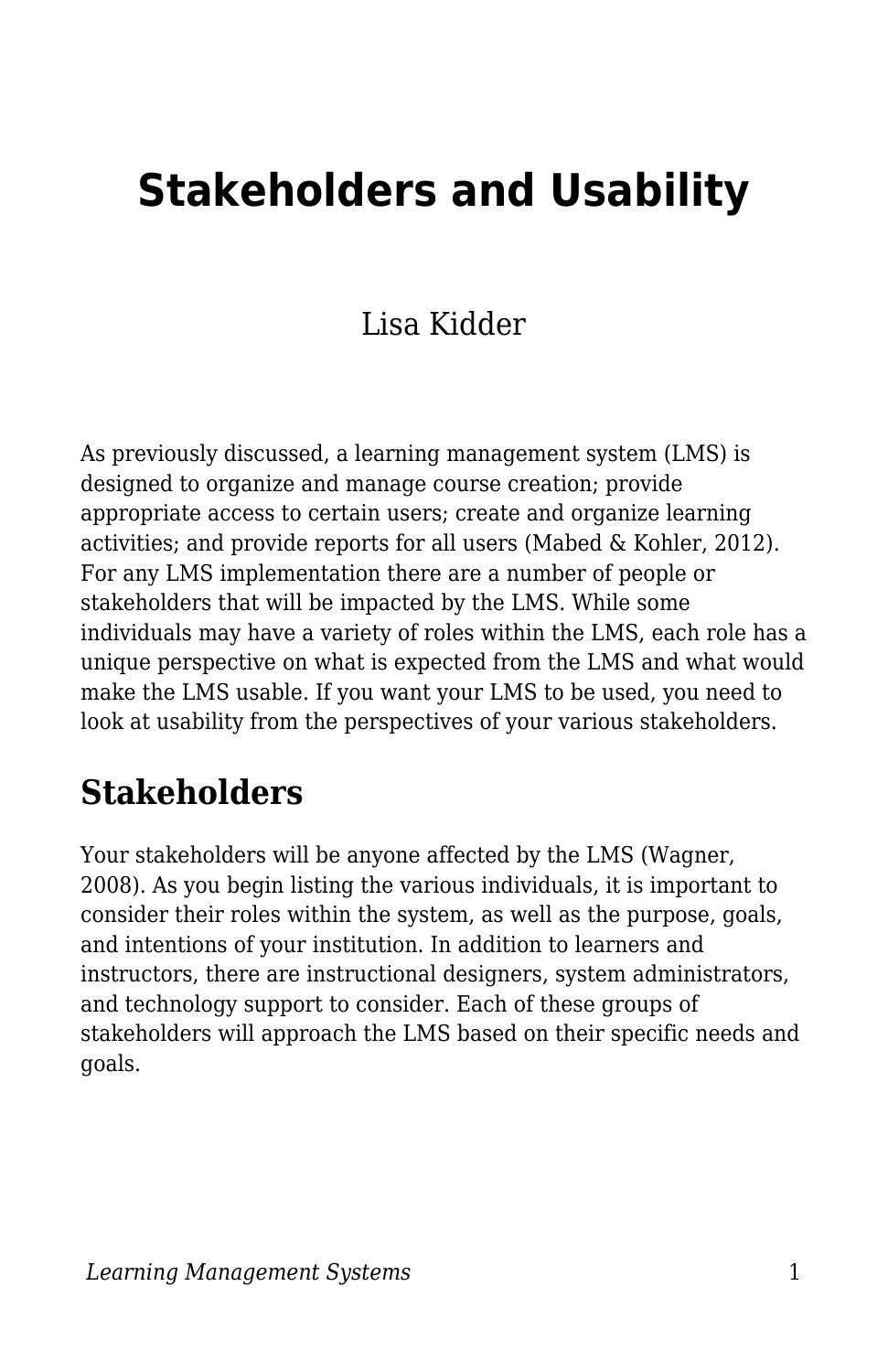# **Usability**

According to the International Organization for Standardization, usability is "the extent to which a product can be used by specified users to achieve specified goals, with effectiveness, efficiency and satisfaction in a specified context of use" (n.d.). In order to look at the usability of an LMS, you will need to identify your users (stakeholders), and their goals; and then determine how effective and efficient the system is in meeting those goals. In addition, you need to look at your stakeholders' satisfaction throughout the process; even if two system have equal ratings on effectiveness and efficiency, they may have very different satisfaction ratings (Kauffman, 2015).

Usability is related to the two strongest predictors of technology use perceived ease of use and perceived usefulness (Davids, Halperin, & Chikte, 2015). Where "perceived ease of use" is how the technology appears to not require much effort, and "perceived usefulness" is how beneficial the technology appears to support the user in accomplishing their work (Davis, 1989). We can look at these two predictors through the lenses of user interface design (UI) and user experience (UX). The UI will have the strongest impact on how effective and efficient the system is, whereas the UX will impact overall satisfaction.

#### **The User Interface (UI)**

The user interface (UI) of a system encompasses the visual elements displayed to the user and define how a user interacts with the system (Ming, n.d.). The UI will determine "the degree to which a person believes that using a particular system would be free of effort" or "perceived ease of use" (Davis, 1989, p. 320). In addition, it is the UI that dictates the common quantitative measures of usability related to effectiveness and efficiency such as, the number of clicks, the time on task, error rates, and deviation from the optimal path (Hornbæk & Law, 2007).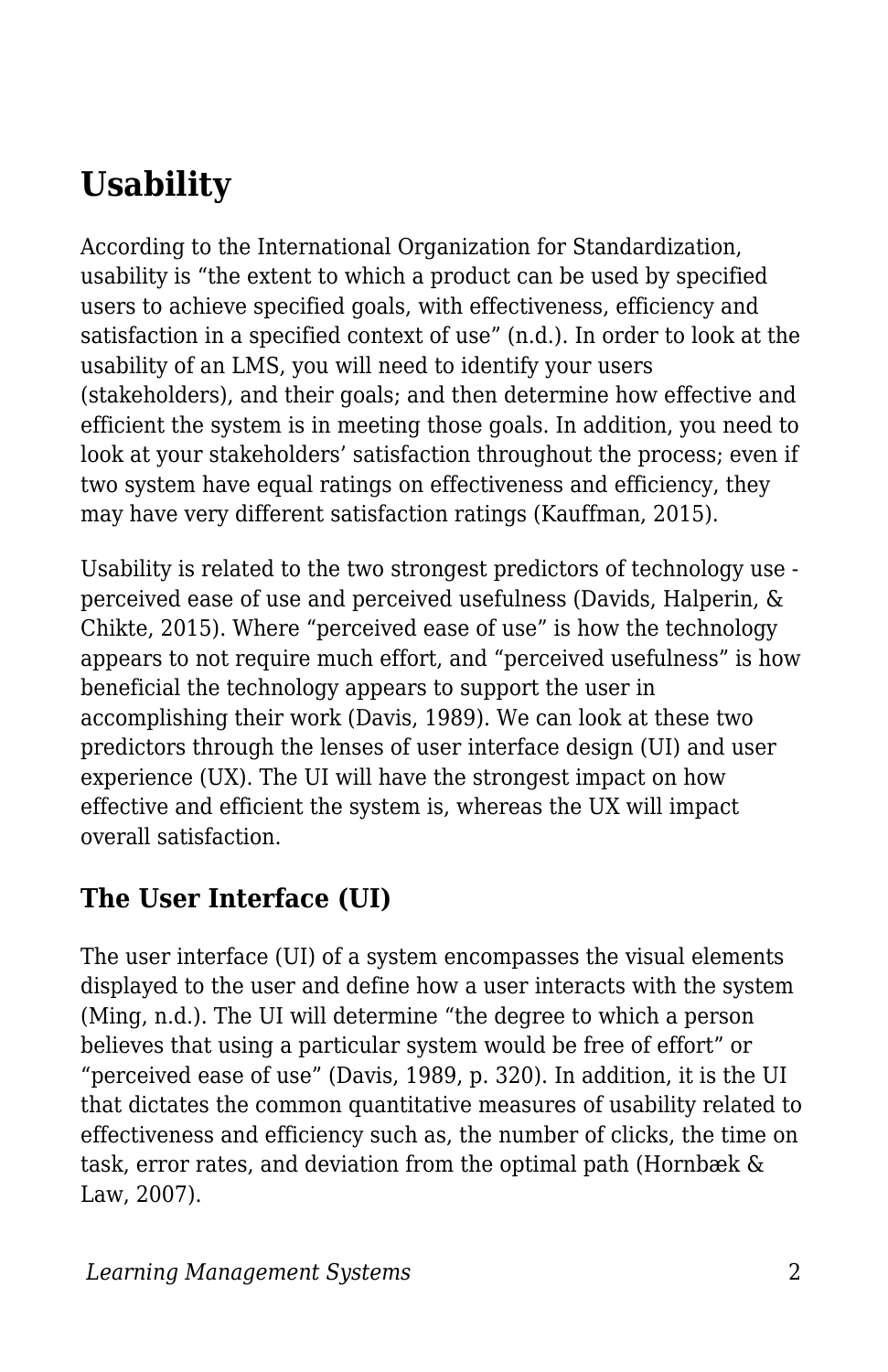While there continue to be many opportunities for further research on usability guidelines for an LMS, a commonly used heuristic for interface design is Nielsen's 10 Usability Heuristics for User Interface Design (Nielsen, 1995).

#### **Nielsen's 10 Usability Heuristics for User Interface Design**

1. Visibility of system status

Is the system available? If not, when will it be back up?

2. Match between system and the real world

Does the language used match the real world?

3. User control and freedom

Can users recover from mistakes?

4. Consistency and standards

Are the pages, words, menus, etc. consistent across the system?

5. Error prevention

Does the system support the user in optimal practices and prevent mistakes such as incomplete information?

6. Recognition rather than recall

Does the user have access to all the required information without having to remember?

7. Flexibility and efficiency of use

Do the background functions support efficient use?

*Learning Management Systems* 3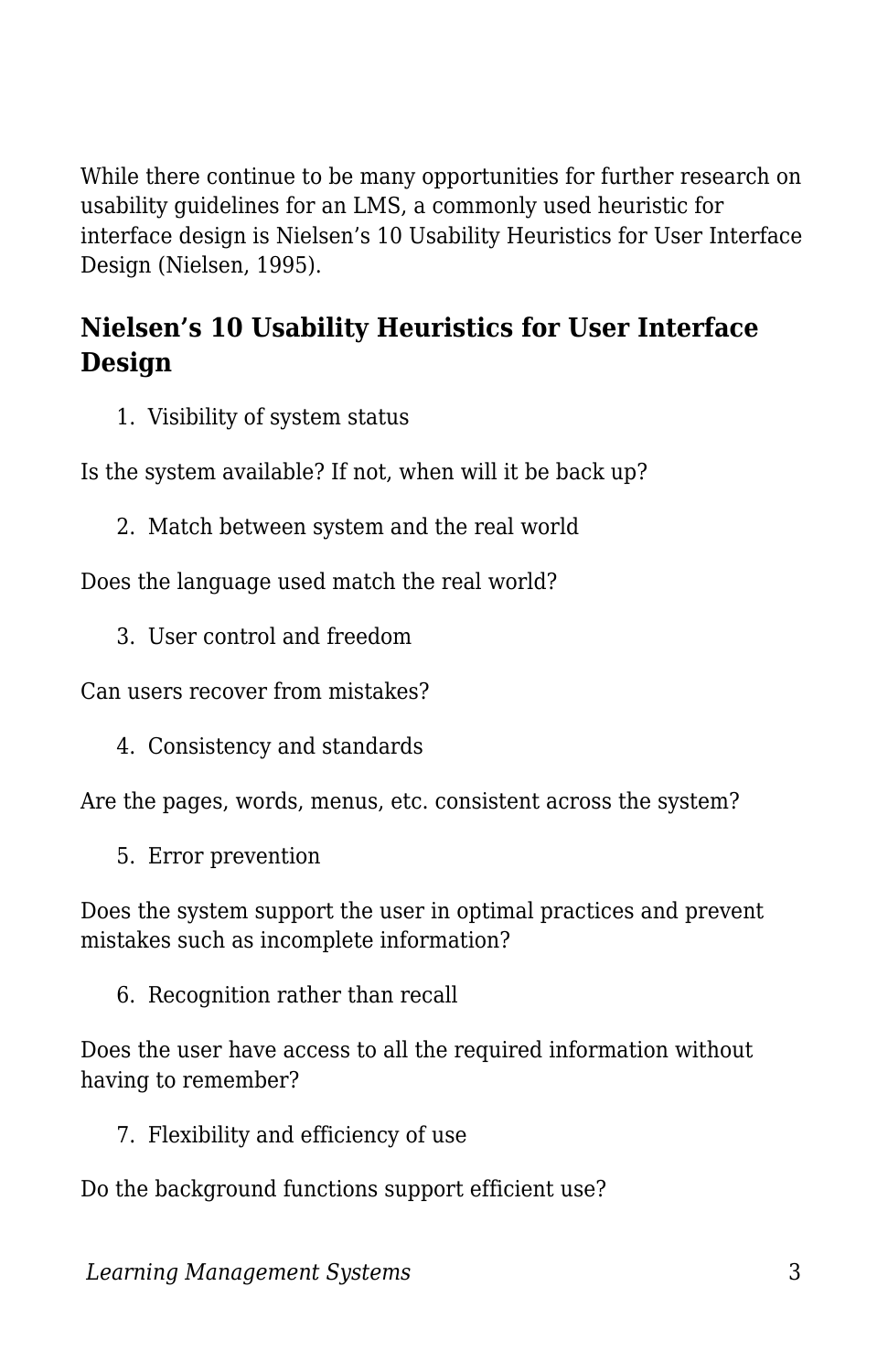8. Aesthetic and minimalist design

Are the system menus and dialogues direct and to the point, not adding additional cognitive overload and distracting users from their goals?

9. Help users recognize, diagnose, and recover from errors

Do the error message use plain, non-techical language to enable quick and efficient recovery from errors?

10. Help and documentation

Are the help resources easy to locate when needed?

These 10 broad guidelines can apply to a wide range of interfaces including an LMS. In terms of achieving specific goals, obstacles and issues in these areas make a system ineffective and inefficient.

In contrast to Nielsen's 10 items, Krug (2006) uses a common-sense approach to interface design with his first "law of usability" being "Don't make me think." The word usage, visual display of clickable items, organization, and consistency across pages should support the individual in using the system, as opposed to trying to figure out how to use it. Thus, cognitive effort is reserved for goal attainment.

All of these broad guidelines would apply to an LMS. However, the purpose of a company's website is generally to invite user's to become customers, while the purpose of an LMS is to provide a platform for learning. Additionally, as each of your stakeholders has a different role in the learning process so they will also have varying goals. For example, the learner needs to learn specific content; the instructor needs to facilitate and provide appropriate feedback; the LMS / IT support needs to troubleshoot a wide range of issues. This difference means that not only do you and your stakeholders need to look at the UI, but to also identify explicit and implicit connections to educational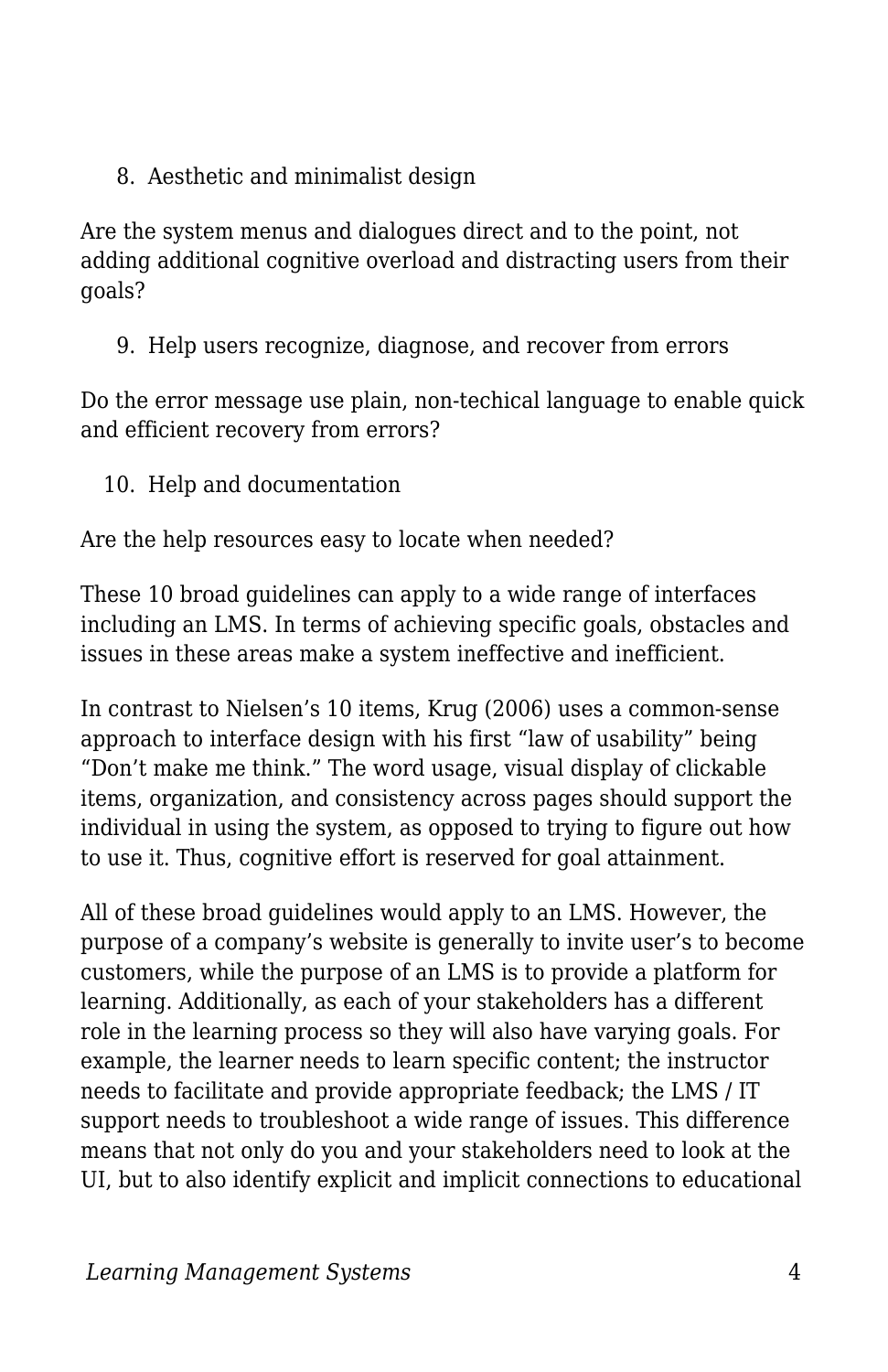theories.

#### **The User Experience (UX)**

The user experience (UX) includes the interaction with the interface, but looks more at the individual's overall satisfaction with the experience. While the goals of the individuals are important, an individual's overall experience with a system includes the look and feel of the interface as well as the emotions and motivations provided by the system. The satisfaction that contributes to a system's usability is tied to the more qualitative measures such as preference, talk alouds, observations, and interviews. Also tied to satisfaction is the technology acceptance model predictor of "perceived usefulness" which is "the degree to which a person believes that using a particular system would enhance his or her job performance" (Davis, 1989, p. 320). You can have an effective and efficient system, but if the overall experience is not seen as helpful, or high in satisfaction, individuals will be reluctant to use the system.

In a review of education theory and strategies, Peters (2014) focused on developing heuristics for the design of learning interfaces (see figure 1). These guidelines consider education theory and research as well as the UI, so that they better address the UX of a learning system.

#### **Peters (2014) 11 Heuristics for the Design of Learning Interfaces**

- 1. Relevance of media and reduction of extraneous load
- 2. Learner control and freedom
- 3. Support for learning objective(s)
- 4. Alignment with specific learner needs
- 5. Appropriateness of look and feel
- 6. Support for the cognitive aspects of learning
- 7. Support for the affective aspects of learning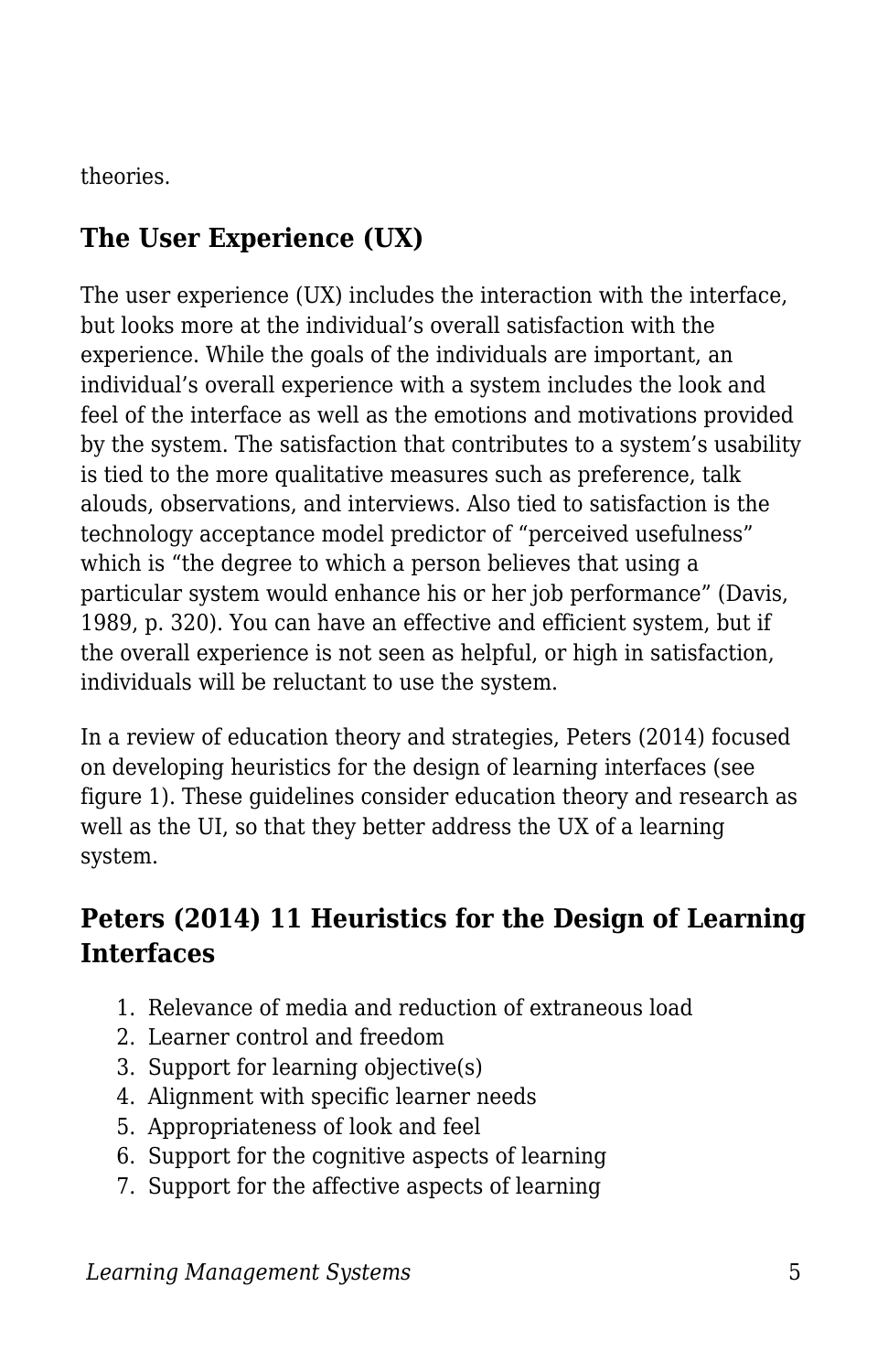- 8. Appropriateness of media and tools
- 9. Accessibility
- 10. Usability
- 11. Feedback and responsiveness

For each of the heuristics, some of the design aspects will fall under the role of the instructional design and as well as the underlying architecture of an LMS. An instructional designer will have the most control over the following: "relevance of media and reduction of extraneous load"; "support for learning objective(s)"; and "alignment with specific learner needs." All three of these areas are dependent on information outside of the LMS. The architecture of the LMS will dictate the following: "learner control and freedom"; "appropriateness of look and feel"; and "usability." It is interesting to note that the one heuristic "usability" speaks specifically to the interface design, while all the others incorporate educational theory.

Both the LMS architecture and the instructional designer will have impacts in relation to the following: "support for the cognitive aspects of learning;" support for the affective aspects of learning;" "appropriateness of media and tools;" "accessibility;" and "feedback and responsiveness." The LMS needs to have the functionality, and ability to meet these needs, but it is up to the instructional designer to implement them. For example, the instructional designer will select the media and tools to use in a course, while the LMS provides the functionality to add media and has a list of tools which can be used. Another example is with accessibility, the LMS needs to provide the option to add alt-text to an image, but it is up to the instructional designer to determine what text to add.

The effectiveness, and efficiency from an LMS is dependent upon the structure and functionality of the UI; whereas satisfaction is dependent upon the UX. Due to the nature of an LMS the role of the instructional designer can either enhance the positives of the underlying structure of the system, or detract from the overall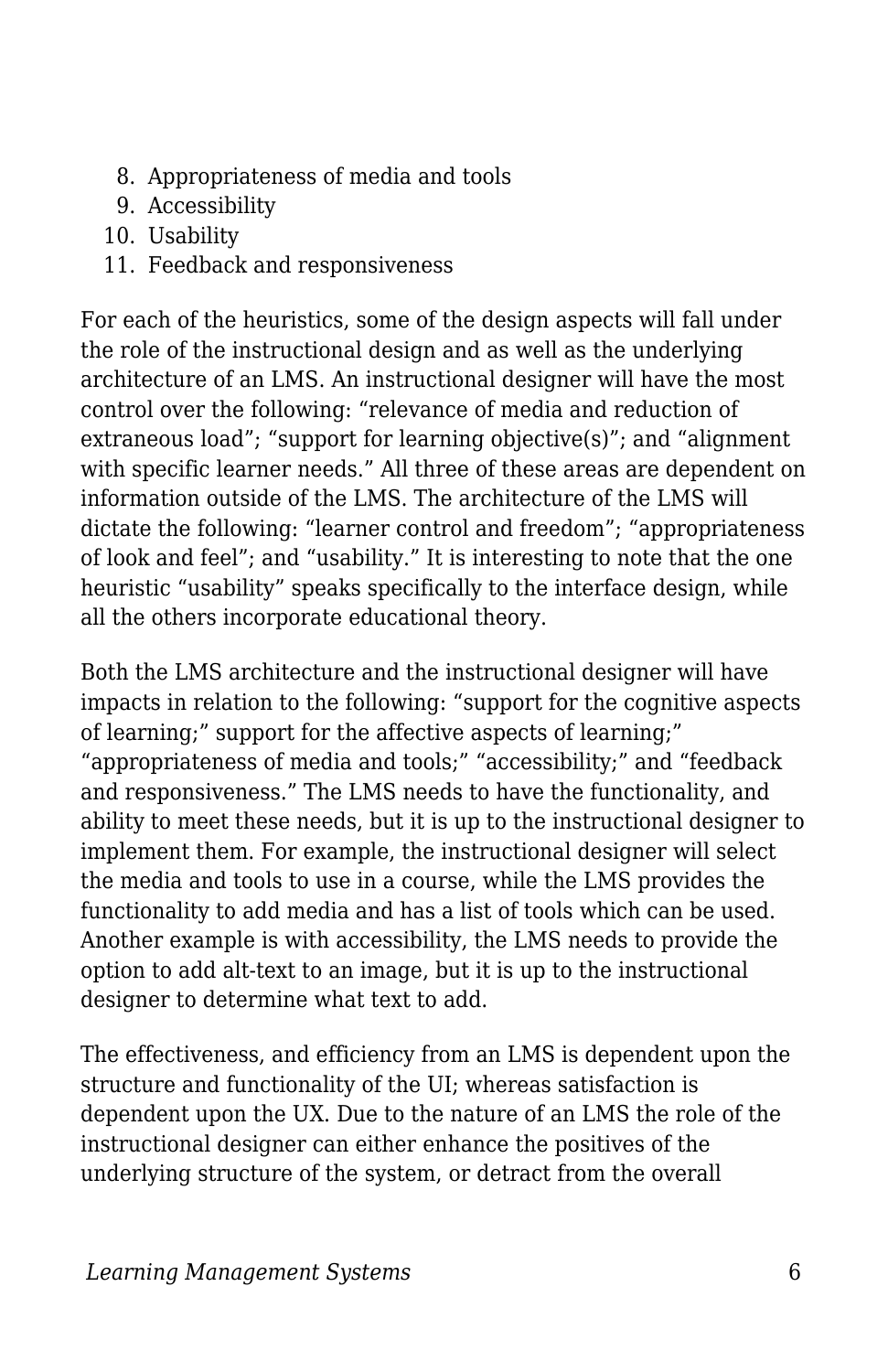experience when designing learning. Thus, usability is not solely dependent upon the system. An understanding of all stakeholders and their goals will help the instructional designer build upon the usability of the LMS.

# **Making it Real**

Whether you are looking to implement an LMS in an educational institution, such as a college, or in a corporation, the roles of your stakeholders will be similar. In some cases, you will have one individual or group that takes on several roles. For example, often the instructor role and the instructional designer role are performed by one person, or the LMS administrator and LMS / IT support are handled by one person or group of people. In this section we look at each of the main roles for any LMS implementation. For each role there is a short description; at least one persona (see figure 2); a close-up look at the actions and goals for that group in relation to one specific activity - a quiz; and a summary of the questions this stakeholder group would ask in relation to an LMS adoption and implementation.

## **Learners**

Who are your learners? Your learners will be the largest group using the LMS in terms of headcount. The goals of your learners will be to efficiently access their learning. This includes the ability to see all their courses, track their progress within each course, and know what they need to do next. Your learners should always be front and center, however, they are the group that will see the least in terms of the overall functionality of the LMS, and their access is controlled by the course design.

As learners will be the most widely varying stakeholder group, four personas were created to highlight key differences across various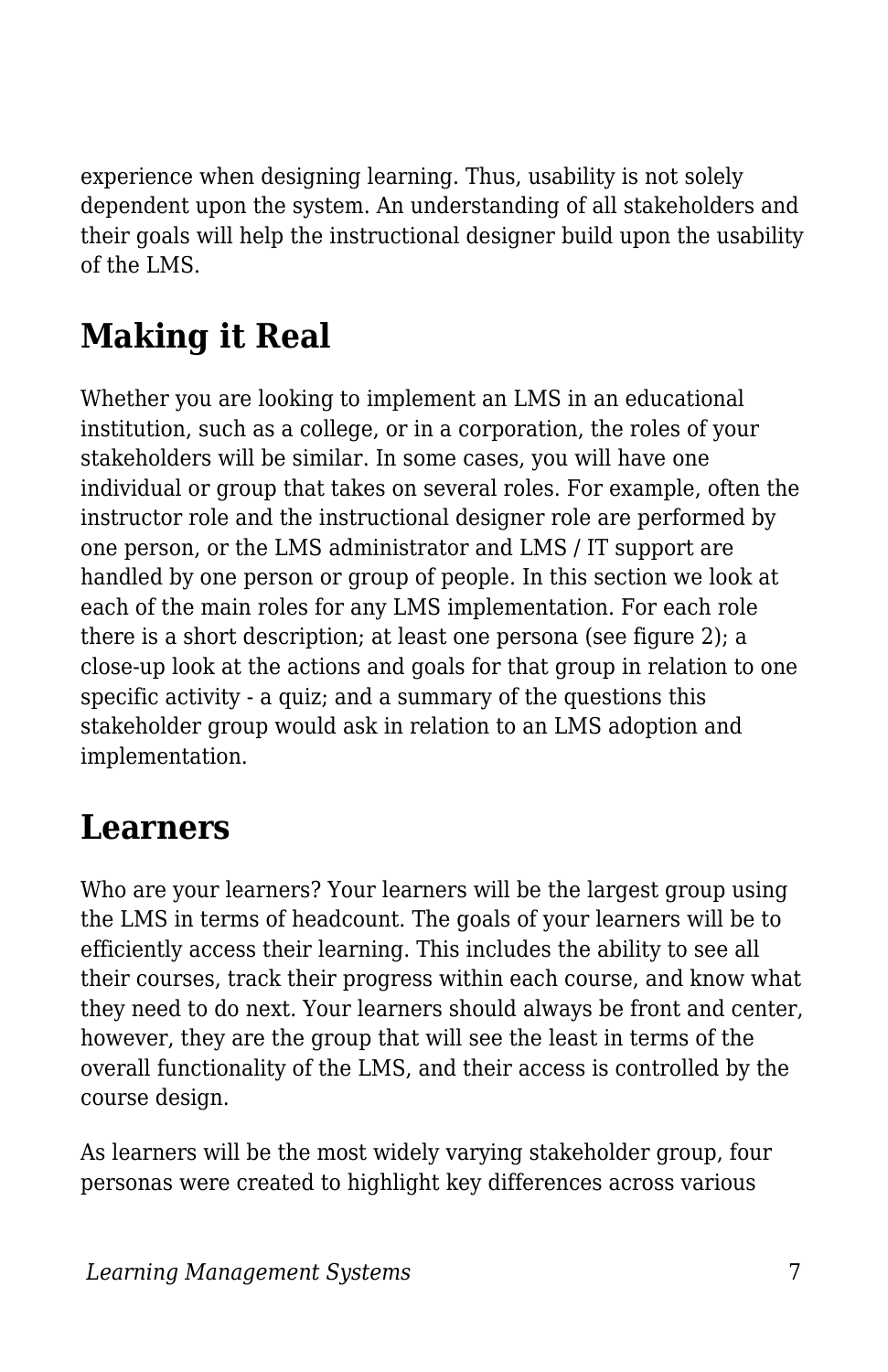LMS implementations. All the names are fictitious.

### **What is a Persona?**

A persona is based on real statistics about your stakeholders; it is a fictional character that is created to help identify specific needs and wants, as well as what motivates an individual and what they value (Dam & Siang, 2018). While this strategy is often used in the creation of a system, it can be helpful in the broad evaluation of systems and in the selection of your stakeholder representatives. A persona brings a real-world layer to your initial evaluation (Usability.gov, n.d.). To consider the goals and needs of each of your stakeholders, one or more personas were developed for each of the main roles in an LMS. While the personas used here may not match your specific stakeholders, they should give you an idea of who you should consider when gathering a group of your stakeholders together for adoption and implementation of an LMS.

#### **Learner Personas**

Matt Smith is a traditional undergraduate student who has not yet decided on a major. He is excited to explore a wide variety of subjects. He expects to see a wide range of courses and finds the variety motivating. He is comfortable with technology and accesses his courses on his phone, tablet, and computer depending on what he needs to accomplish. He prides himself in being self-sufficient and does not feel the need to bother his instructors or the IT department for much help.

Emily Barnes is a graduate student who has finally saved up enough money to complete her M.B.A. She has been working in a small familyowned company but would like to branch out on her own, or perhaps take her family's company into a new area. She feels the M.B.A will build upon the skills and knowledge she has gained through real world experience. She was happy to find the nearest university is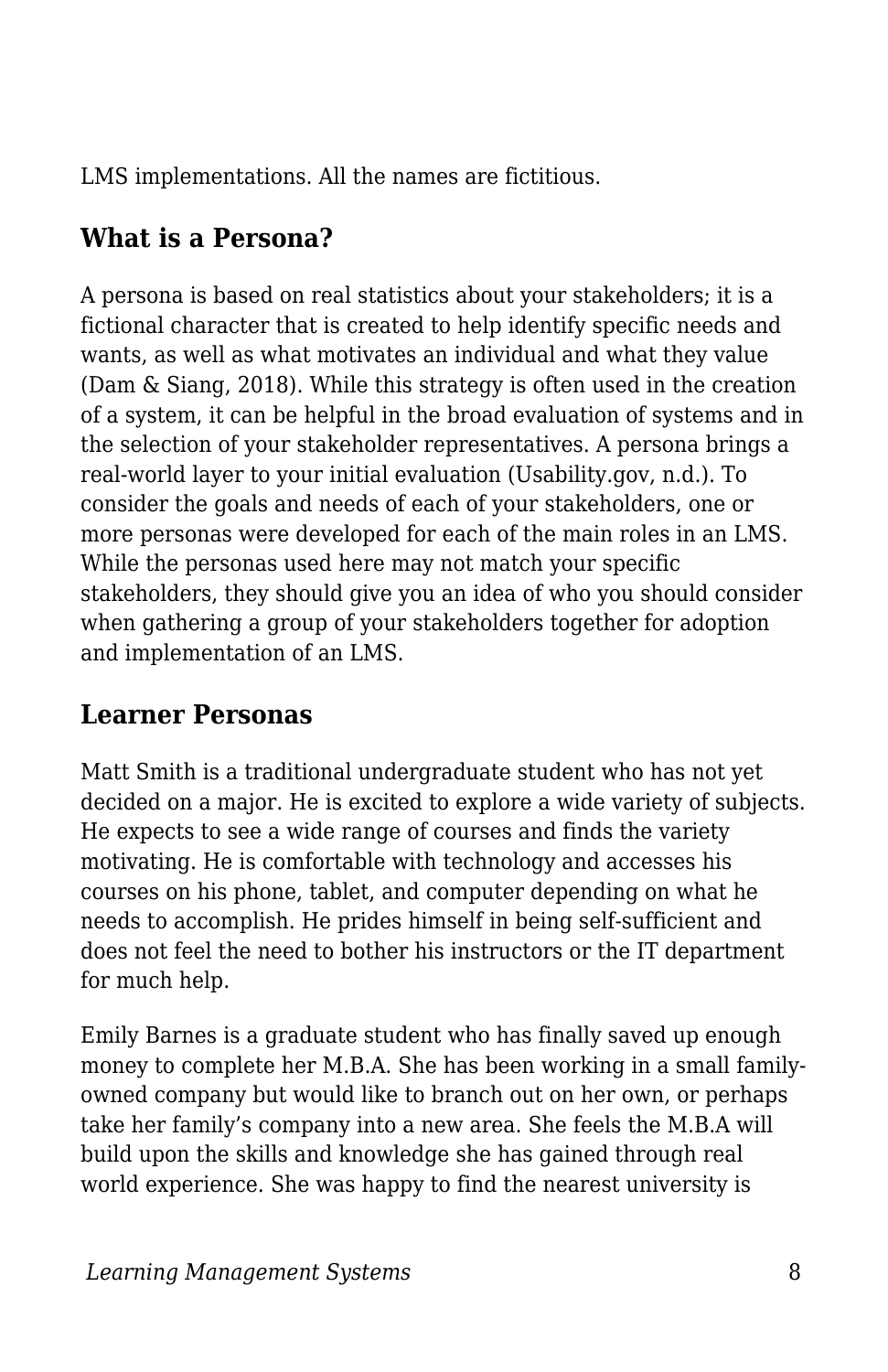finally offering their M.B.A. program online so she can still continue to work and go to school. At the same time, the university is close enough that she can easily meet with her instructors or classmates on campus when she has questions.

Samuel King is a brand-new employee who needs to better understand the expectations of the institution. He brings with him a wealth of industry experience and is looking forward to applying his skills and knowledge in his new position. He was hoping to hit the ground running, but has quickly realized that there are some unique aspects of the company that he needs to better understand. He is concerned that training will take away from his work.

Amanda Williams has been working at the company for over ten years. She struggles with keeping track of all the required annual training. Additionally, she looks forward to continued learning opportunities to expand her skills.

### **Learner Taking a Quiz**

Select one of the personas, and consider the following actions related to taking a quiz from that individual's perspective. Where would obstacles occur? What specific tasks would hinder that learner from having a positive experience?

In taking a quiz, here are the needs and actions of your learner stakeholder group:

- Identify the need to take the quiz.
- Navigate to the quiz.
- Read instructions.
- Ask questions, if needed.
- Start the quiz.
- Answer each question.
- Track the time left, if there is a time limit.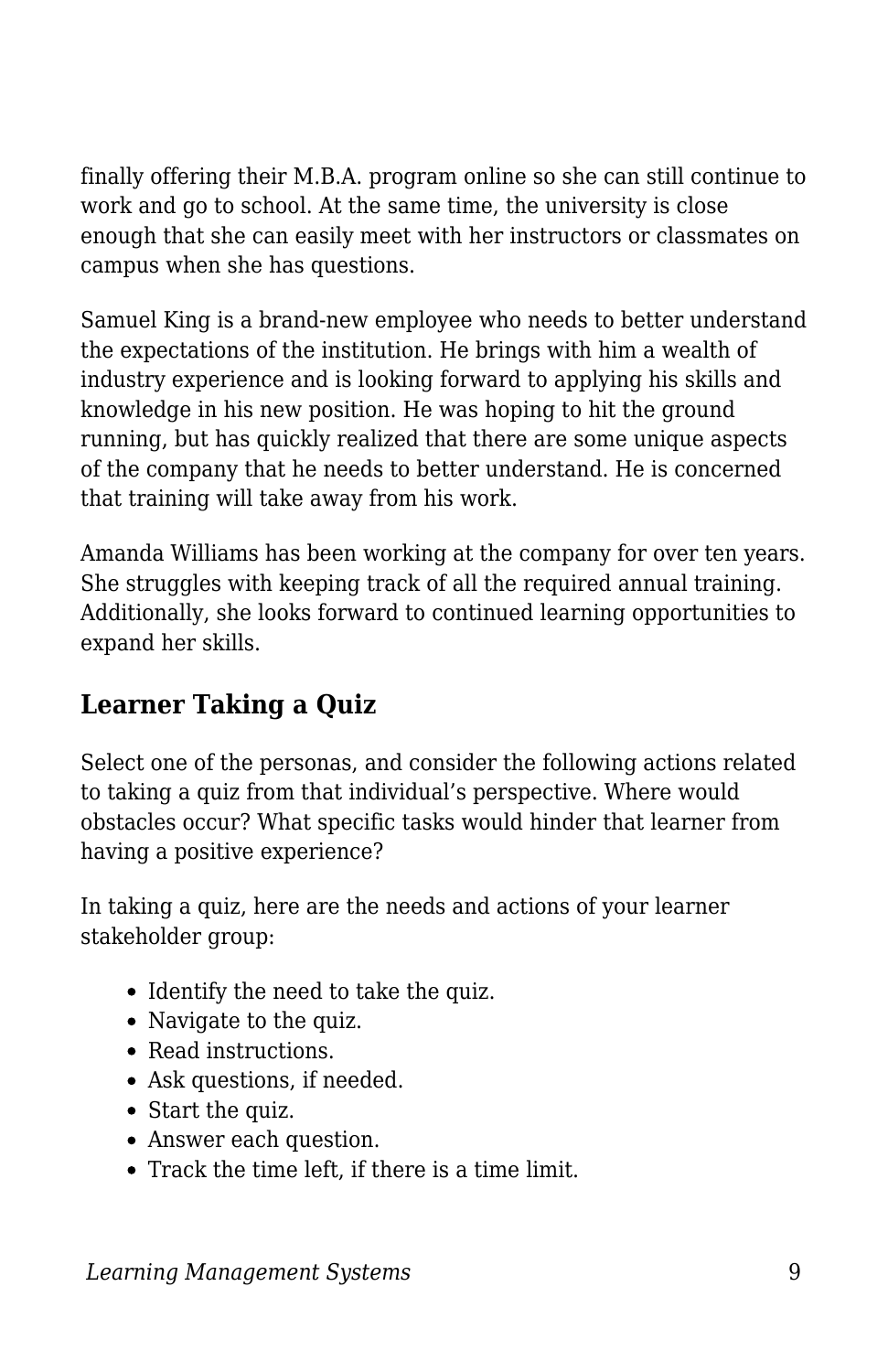- Submit responses.
- Receive a score.
- Review feedback.
- Identify how the quiz contributes to determining the final course pass/fail status.
- Identify what to do next.

#### **Learner Perspective Summary**

In looking at the actions for taking a quiz, the overall needs of the learner stakeholder group can be extrapolated into the following goals. They are presented as questions to help guide you in the evaluation and implementation of an LMS from the learner perspective.

- Where are my courses?
- What is required of me and what is optional?
- How do I know exactly what needs to be done and when?
- What do I need to do next?
- What is my grade? or How do I know if I passed?
- How can I access help with the content?
- How can I access help with technology?

## **Instructors [Delivery Aspects]**

The role of the instructor will vary and depend upon the design of the course. This stakeholder group is looking specifically at the delivery aspects of a course, in other words, aspects in play when there are actual students in the course. The design aspects are addressed in the instructional designer stakeholder group.

Your instructors will have the highest interaction rate with the LMS, of all your stakeholders. For example, a learner will submit an assignment thus accessing the tool just enough to understand the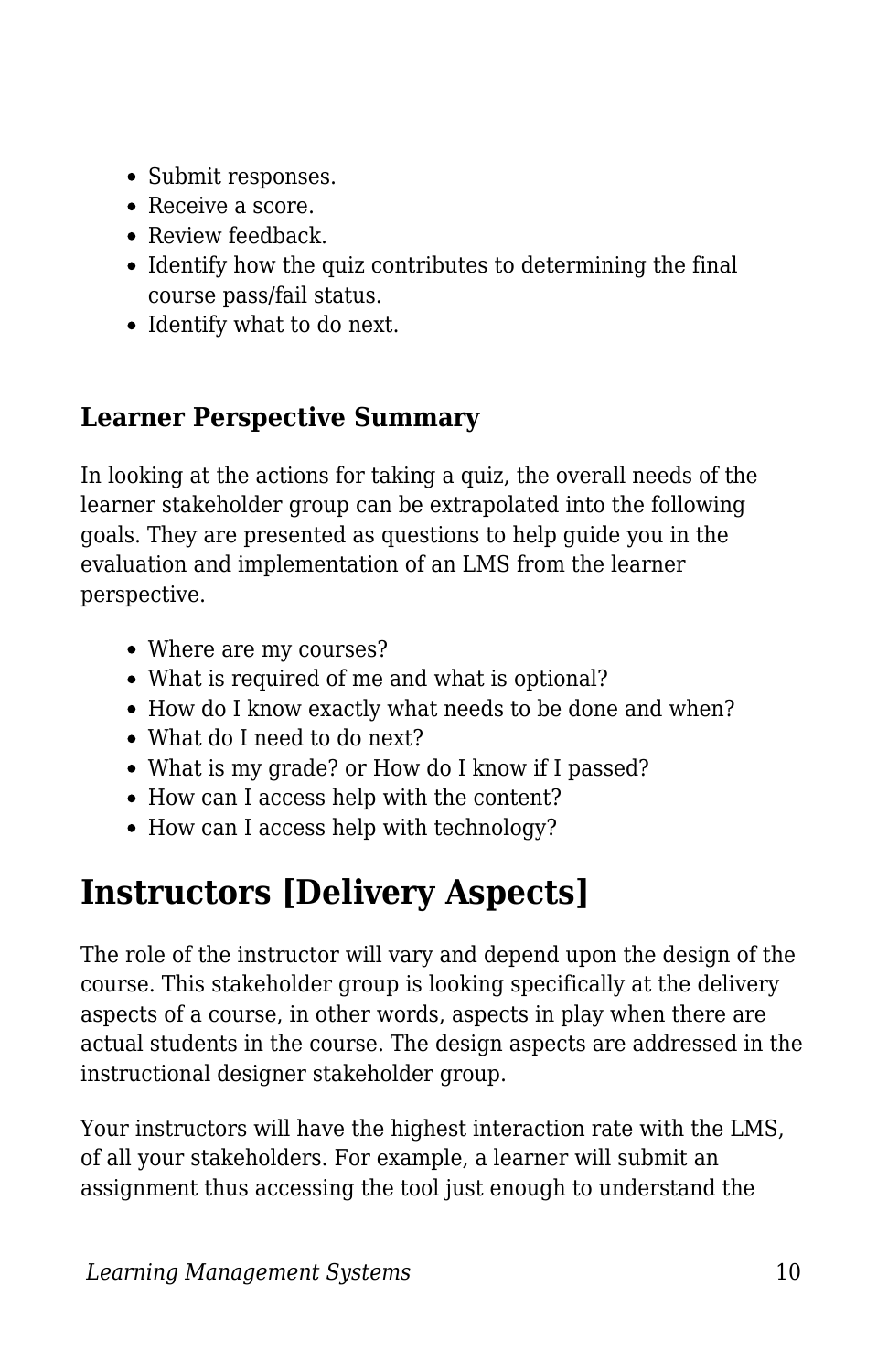instructions and upload a file; while the instructor will have to grade each learner's submission, thus accessing the tool multiple times. This workload can be reduced by tools that automatically grade and provide feedback. However, your instructors while smaller in number than your learners, will be accessing your LMS the most.

Katelin Chow is a tenured professor who appreciates the opportunity to teach online as it affords her the opportunity to travel for her research. She has appreciated working with the university's instructional designers to create online courses she enjoys. She misses the interaction of a traditional campus course, but feels the benefits for her research outweigh her concerns.

Arthur Richardson is responsible for conducting the majority of the continuous training required by his company. He has been pressured to move many of the traditionally lead courses to an online format. He has moved a couple of the trainings to the online format but does not feel that this new format will work for all the courses he currently teaches.

### **A Quiz - Instructors [Delivery Aspects]**

Generally speaking, most question types in a quiz are automatically graded by the LMS. However, depending on the objectives of the course, the instructor may need to manually grade essay-type question. Additionally, the instructor may need to override automatically graded questions. Here are the needs and actions of the instructor stakeholder group in relation to a quiz:

- Identify the open and close dates.
- Identify a time limit, if set.
- Determine if students can access the quiz.
- Update instructions, if needed.
- Identify when quizzes have been submitted
- Provide feedback, if needed.

*Learning Management Systems* 11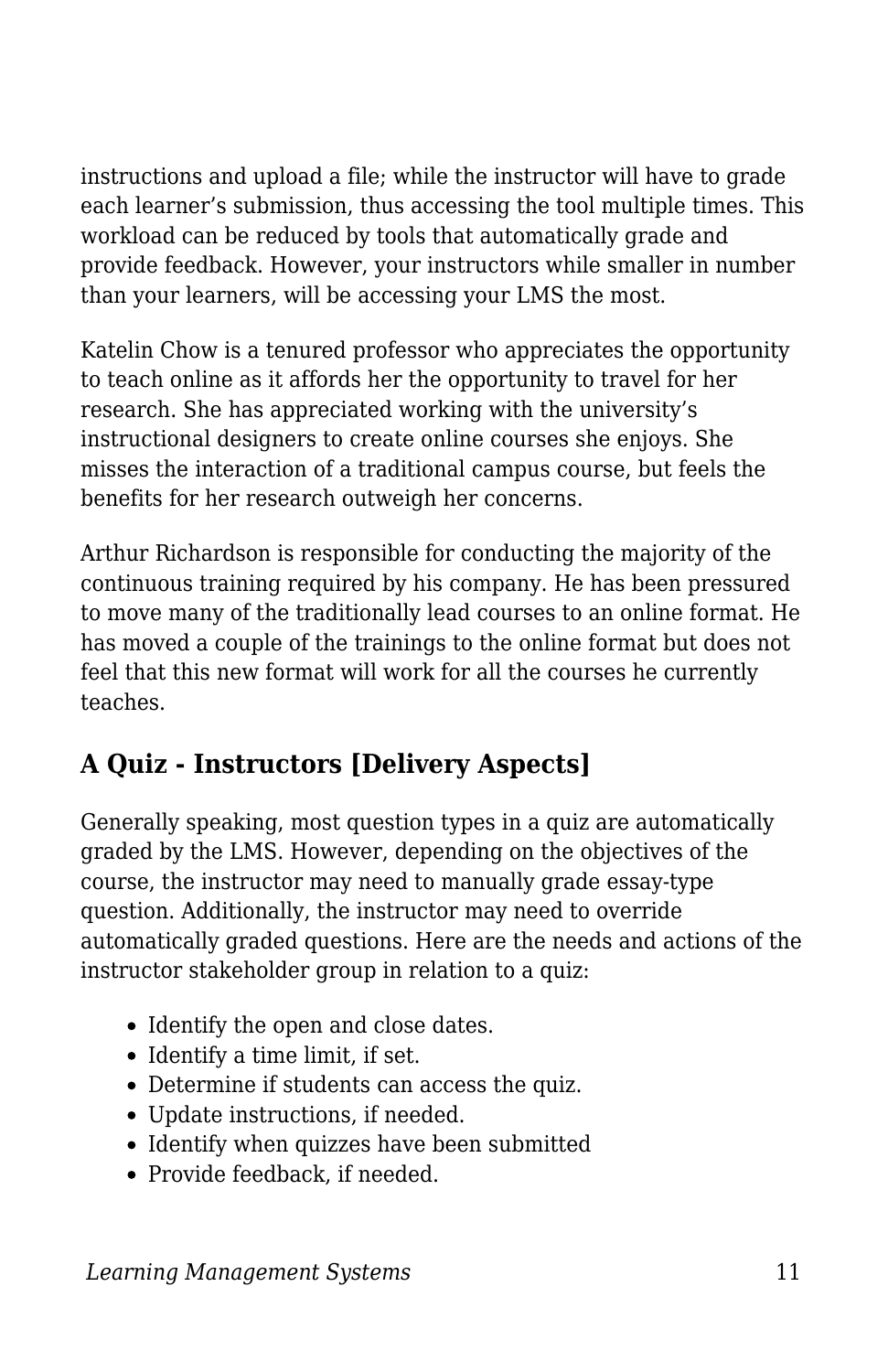- Review questions and responses.
- Override question scores, if needed.
- Determine grade for each student.
- Ensure that the grades are determining the final course pass/fail status appropriately.

#### **Instructor Perspective Summary [Delivery Aspects]**

In looking at the delivery aspects for a quiz, the overall needs of the instructor stakeholder group can be extrapolated into the following goals. They are presented as questions to help guide you in the evaluation and implementation of an LMS from the instructor perspective.

- Can I see what is available to students?
- What items need grading and feedback?
- How do I communicate with my students individually, in groups, and as a whole class?
- Can I add or update information or materials?
- How can I override automatically graded items?
- How do I access, update, and/or modify the gradebook?
- How do I provide feedback?

### **Instructional Designers [Design Aspects]**

Your instructional designers will play a pivotal role in your LMS in how they maximize the tools and underlying structure. Even with the best tools available, the design of the course will determine the experience of the learner and the instructor. The instructional designer has the responsibility to use the strengths of the LMS. In some cases the instructor and instructional design roles may be performed by the same individual. As noted in the UX section, the instructional designer plays an important role in the design of the user experience in the context of learning.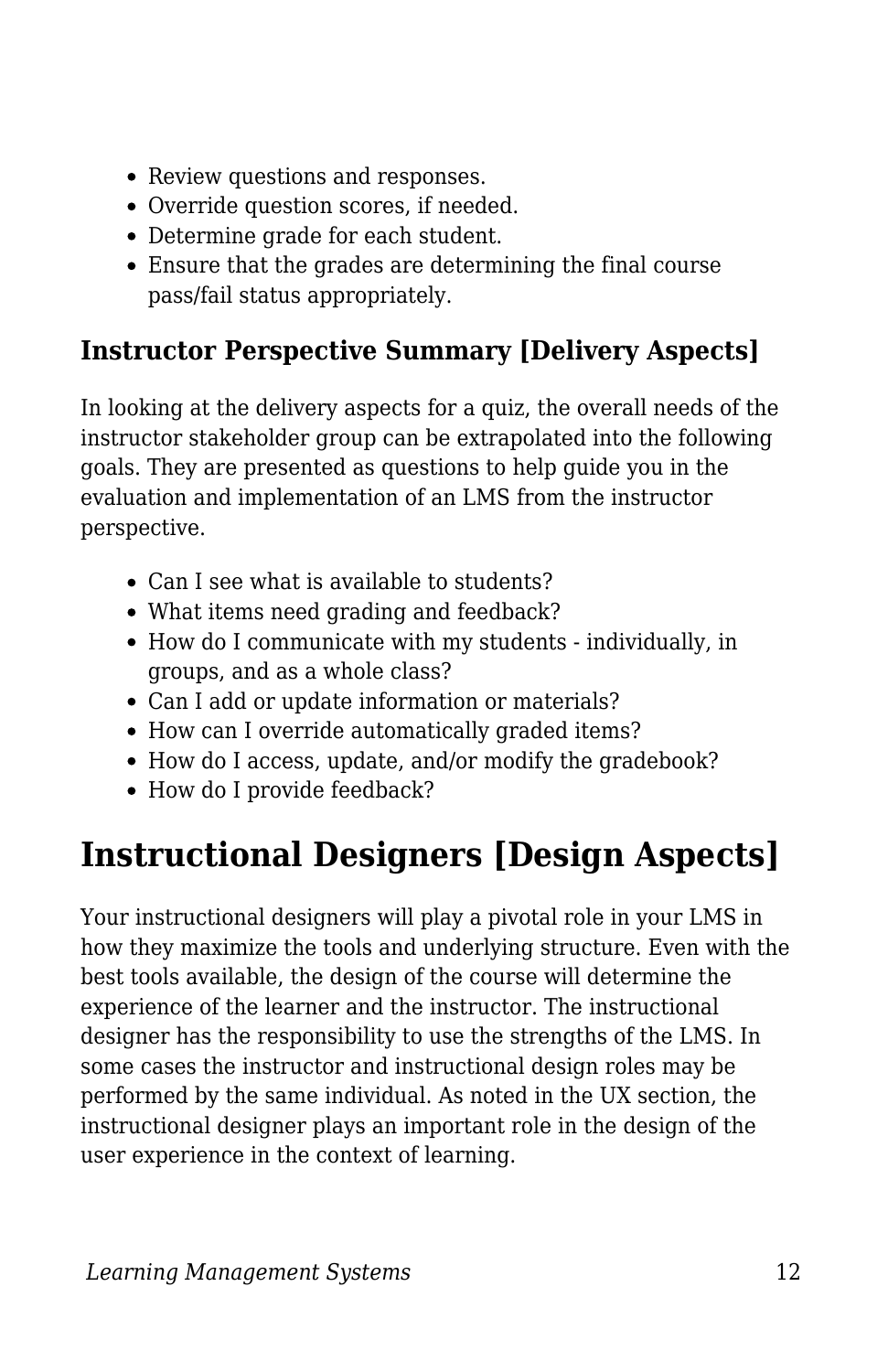Michael Rodriguez did not intend to become an instructional designer, but through a series of opportunities he discovered that he loved not only participating in, but developing the training for the employees of the bank. What began as a banking career took a few turns and he now works for an international company providing training around the world. He prefers to use a mix of options in developing training, but the well-developed self-paced modules are the easiest to modify for the many languages used in the company.

Jacqueline Stewart gained her first experience with instructional design when she was hired as a student worker in the center for teaching and learning. She easily picked up on the technology side of things and quickly found herself helping more and more faculty. When she looked for graduate programs she sought a program with a strong foundation in educational theory. She enjoys working with faculty on strategies for integrating technology, but looks forward to the opportunities where she can design online courses based on sound educational theory.

### **A Quiz - Instructional Designers [Design Aspects]**

In selecting the use of the quiz tool, the overall design aspects will need to meet the course objective(s) and provide logical checkpoints for learning. If the instructional designer is working with a subject matter expert, some of the aspects of designing and creating a quiz will be performed collaboratively with the subject matter expert. Here are the needs and actions of the instructional designer stakeholder group in relation to a quiz:

- Identify the types of questions available.
- Select appropriate question types based upon the course objective(s).
- Create questions within the LMS question bank.
- Designate the quiz settings such as open and close dates/times, time limits, review options, etc.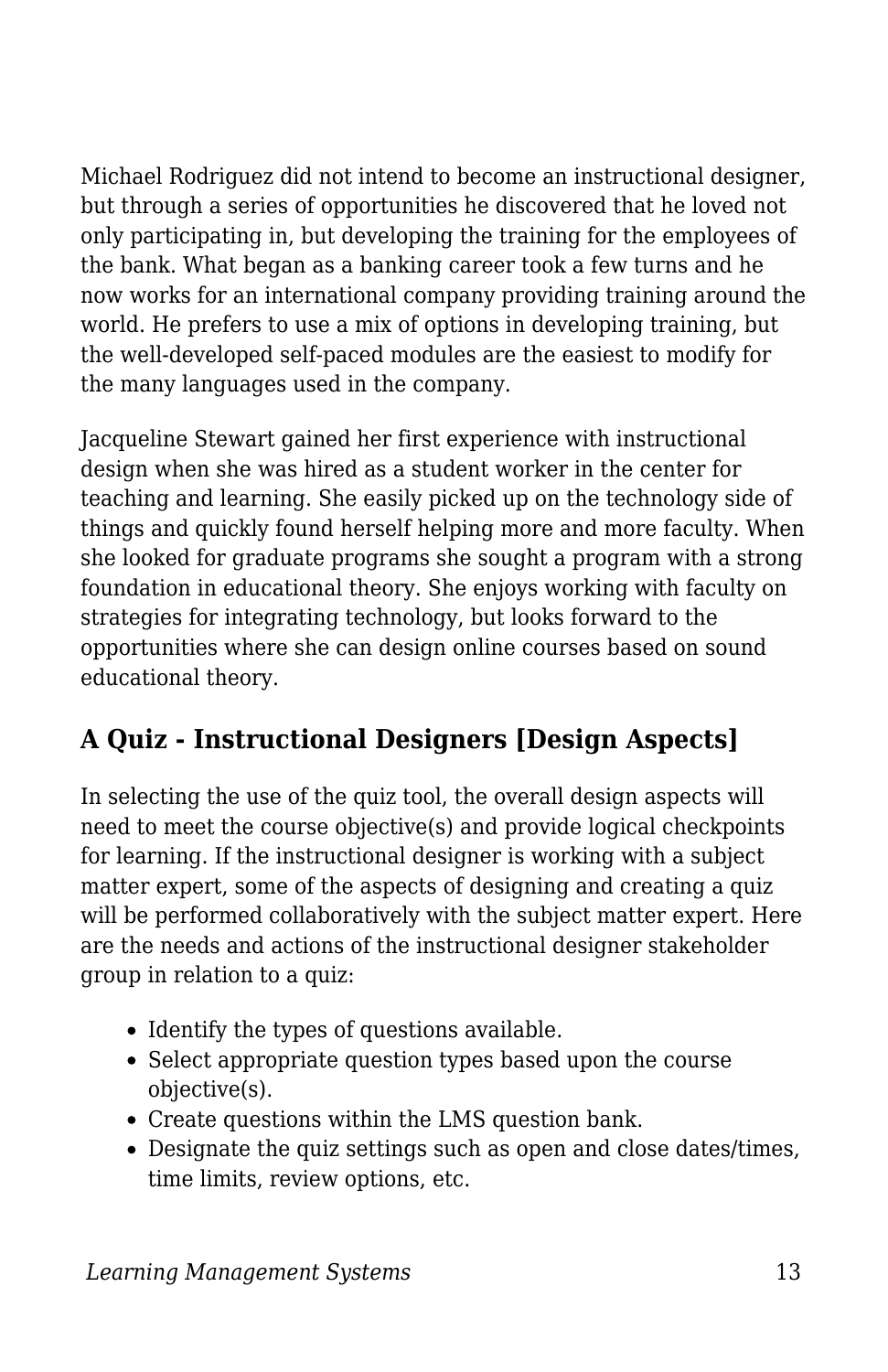- Create instructions for the learner.
- Designate grading for individual questions.
- Connect the quiz to the gradebook.
- Designate completion tracking, if available.

### **Instructional Designer Perspective Summary [Design Aspects]**

In looking at the design aspects for a quiz, the overall goals and needs of the instructional designer stakeholder group can be extrapolated into the following goals. They are presented as questions to help guide you in the evaluation and implementation of an LMS from the instructional designer perspective.

- What tools and options are available?
- How can I organize a course?
- How can I create, edit, and modify information, instructions, and materials?
- How are items connected to the gradebook?
- Can I create dependencies?
- Can I designate completion tracking for the activities?

# **LMS Administrator**

In addition to the design and delivery of courses to your learners, there are a wide range of functions that need to be maintained behind the scenes. Your LMS Administrator may be someone in your organization if you have a self-hosted solution, or a designated contact person if your LMS is managed by a vendor. This is the person that ensures that your LMS is running, secure, and updated.

Melissa Lee has worked in both higher education and in corporations in managing a variety of technologies. She has a solid background in information security and has been involved in several large-scale technology implementations. She discovered her love for LMS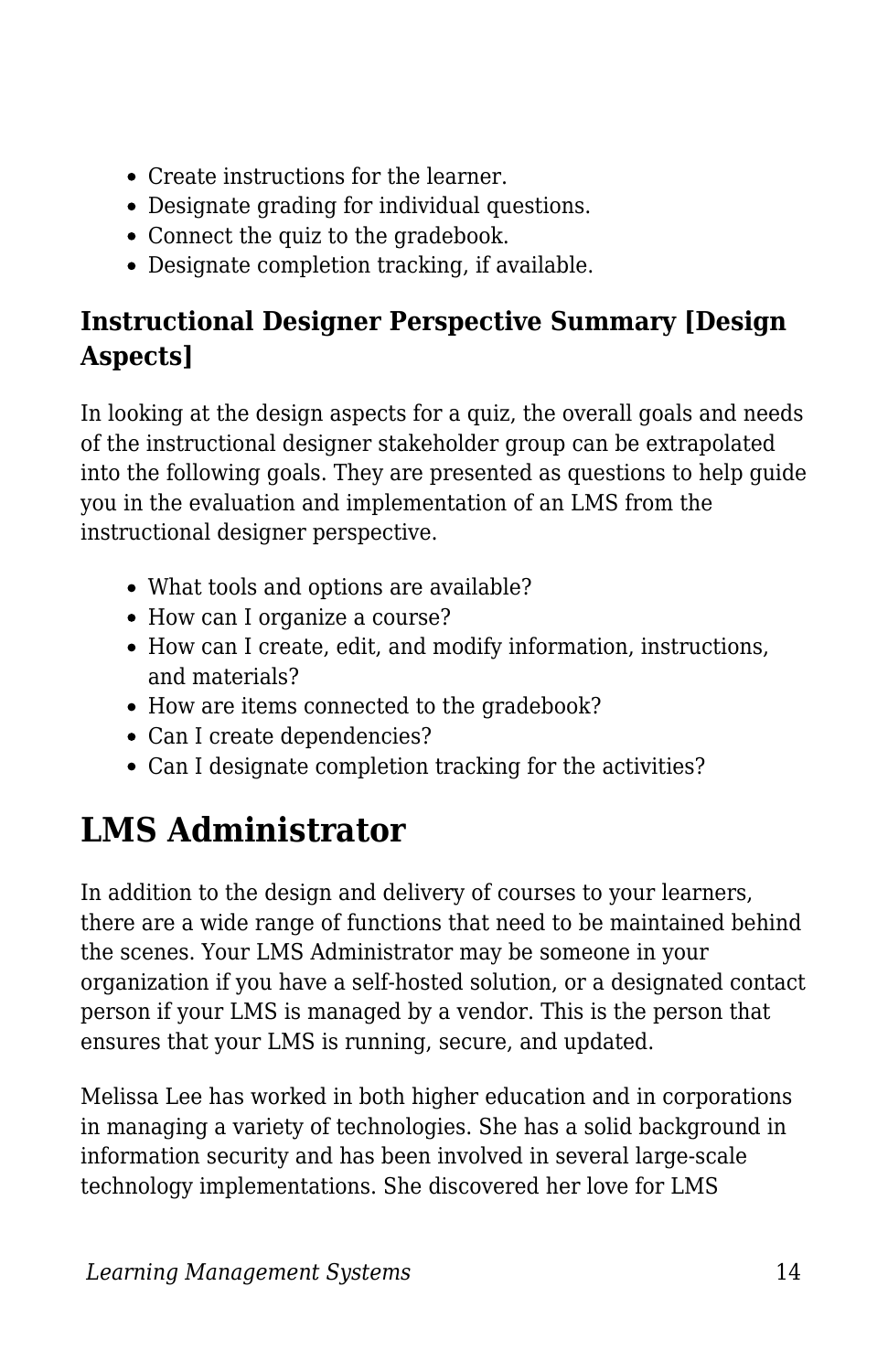implementations while working for a human resources department. Having experience with both hosted and self-managed systems, she understands the pros and cons of each type of management. While she appreciates the access to additional support personnel with a hosted system, she likes the ability to control updates and minor changes with a self-managed system.

#### **A Quiz - LMS Administrator**

Your LMS Administrator will not necessarily be involved with a specific quiz. However, this role is responsible for ensuring that the system as a whole is maintained and supports the instructional designers, instructors, and learners in their goals in relation to a quiz. Here are the needs and actions of the LMS Administrator stakeholder group in relation to a quiz:

- Assign appropriate users (learners, instructors, and instructional designers) to their designated courses.
- Identify issues in the efficiency of the system.
- Archive older materials.
- Manage the system backup and recovery plan.
- Perform updates and maintenance.
- Maintain the security of the system, and user data.

### **LMS Administrator Perspective Summary**

In looking at the responsibilities of the LMS Administrator in relation to a quiz, the overall needs of the LMS Administrator stakeholder group can be extrapolated into the following goals. They are presented as questions to help guide you in the evaluation and implementation of an LMS from the LMS Administrator perspective.

- How are students enrolled?
- How are instructors assigned to courses?
- How efficient is the system?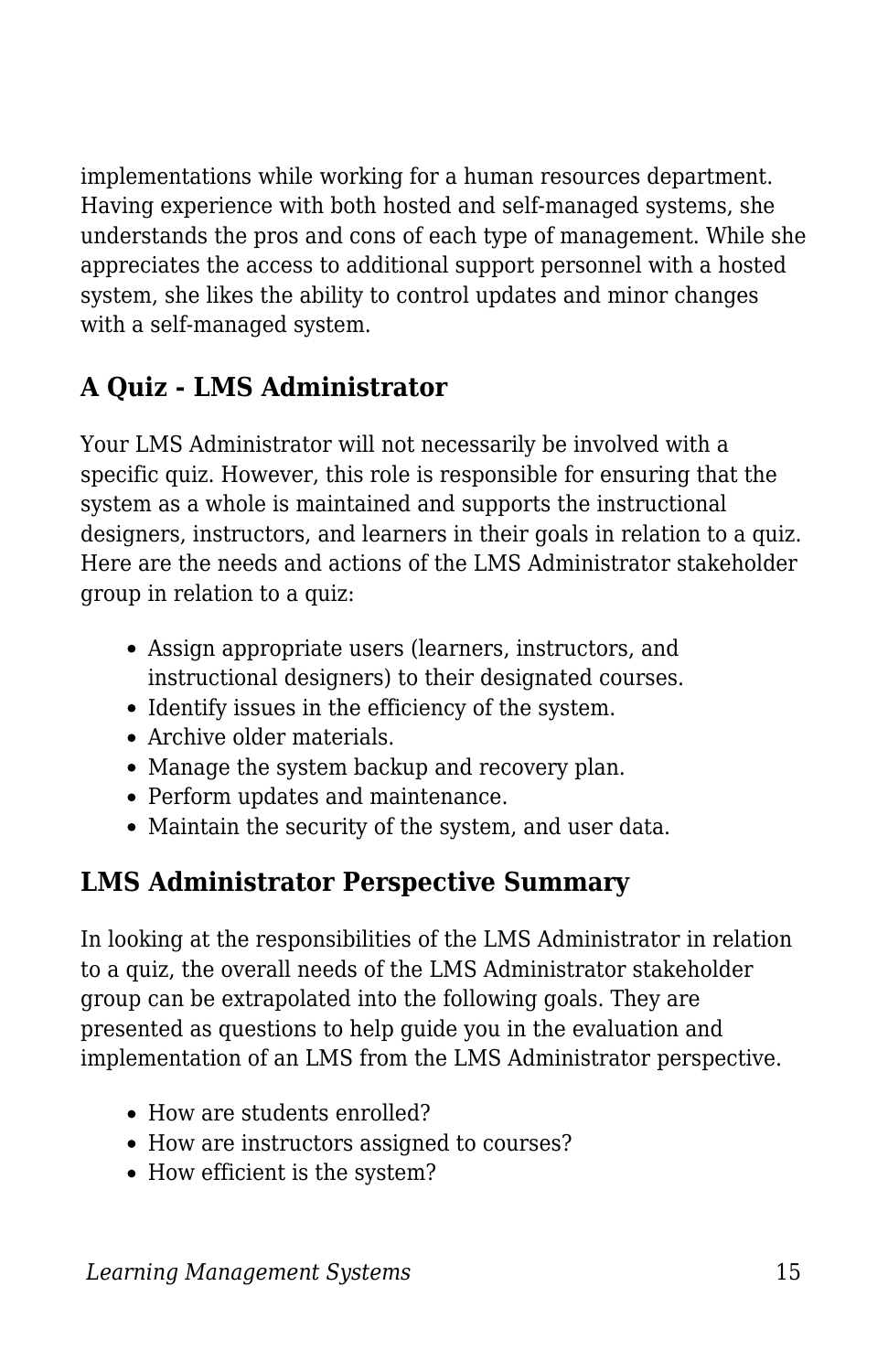- How are old courses archived?
- What is the backup and recovery plan?
- What kind of reports can I run to tell how well the system is running?
- When and how are updates released?
- How does the system maintain security?

# **LMS / IT Support**

All your users will need access to technology help. This role may be provided by other stakeholder groups such as instructors for learners, provided by the institution's IT department, or by the LMS vendor. This stakeholder group will actually see the LMS through all the other stakeholders' perspectives.

Casey Jordan has worked in IT for over 20 years. He has a talent for asking the right questions to help users overcome technology hurdles. He manages a team that supports the entire institution with any and all technology questions. With the conversations of implementing an LMS he has concerns about adding yet another system to the list that his team supports.

### **A Quiz - LMS / IT Support**

Your LMS / IT Support will need to be available to all users involved with a specific quiz. They are responsible for ensuring that all the other stakeholders - the institution, LMS Administrator, instructional designers, instructors, and learners are able to meet their goals in relation to a quiz. Here are the needs and actions of the LMS / IT Support stakeholder group in relation to a quiz:

- Ask questions about the issue.
- Identify if the system is having an issue.
- Determine if the user is accessing the LMS with a recommend device and browser.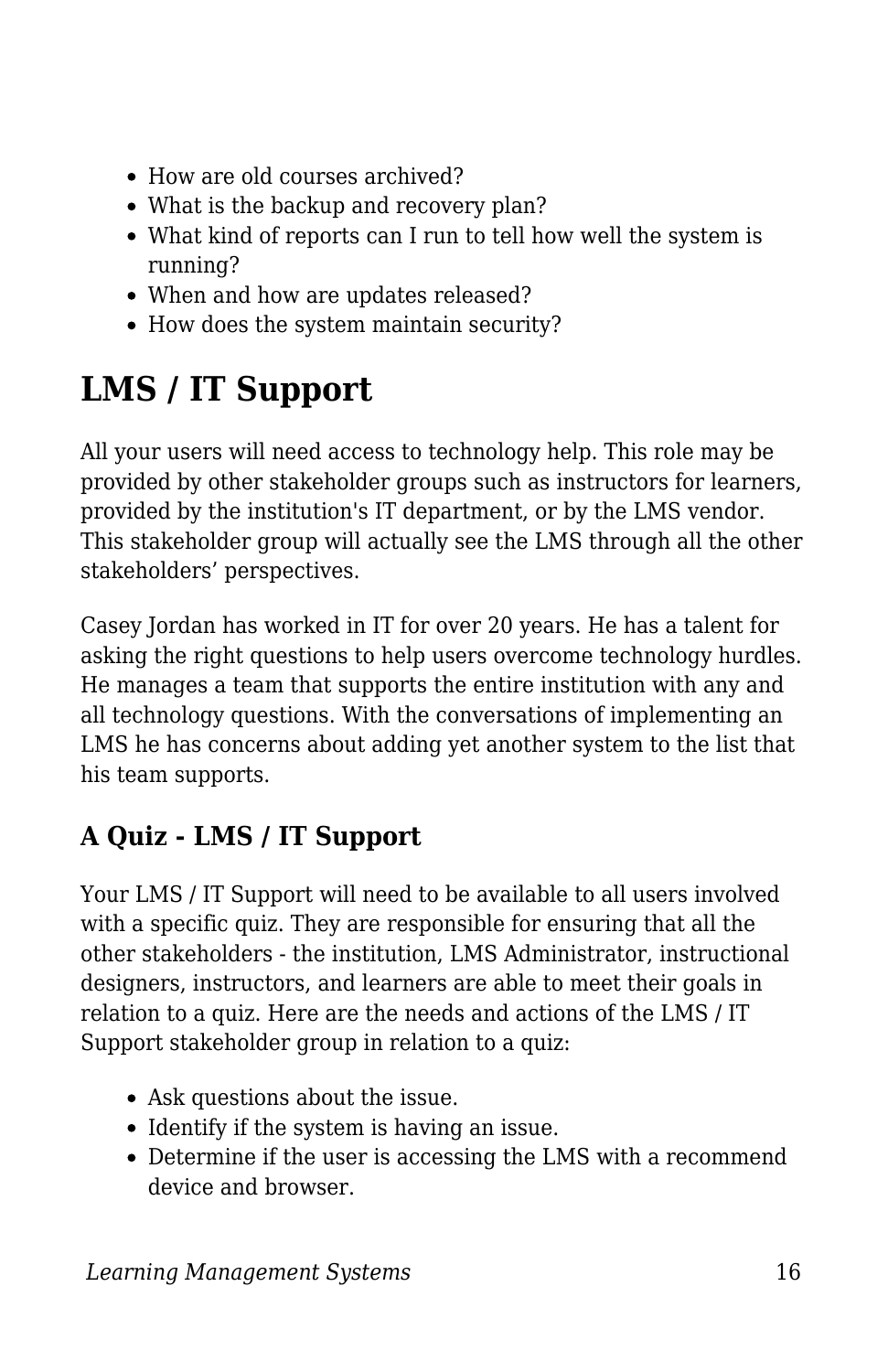- Identify whether the user has the correct access.
- View the system from the user's perspective.
- Distinguish between user and system caused issues.

### **LMS / IT Support Perspective Summary**

In looking at the responsibilities of the LMS / IT Support role in relation to a quiz, the overall needs of the LMS / IT Support stakeholder group can be extrapolated into the following goals. They are presented as questions to help guide you in the evaluation and implementation of an LMS from the LMS / IT Support perspective.

- Can I see what a specific user sees?
- Can I access system information?
- Does the LMS work on a variety of devices and browsers?
- What issues can be fixed without consulting the instructor, instructional designer, LMS Administrator, or the institution?

# **The Organization**

This role may not seem a true stakeholder role; however, there will be reasons why an organization would invest in an LMS. In this context "organization" can be a college, a company, a department, human resources, etc. In exploring potential individuals in your organization, there will be someone who could represent the interests of the organization.

Anne Martin is the human resources director at her company. While she vast experience with all the aspects of human resources, the favorite aspect of her job is creating learning opportunities for employees. She is looking forward to working with the new instructional designers recently hired as part of the LMS implementation. She is hoping that the new LMS will be able to generate the reports she needs, as well as providing adequate information for employees to track their own learning.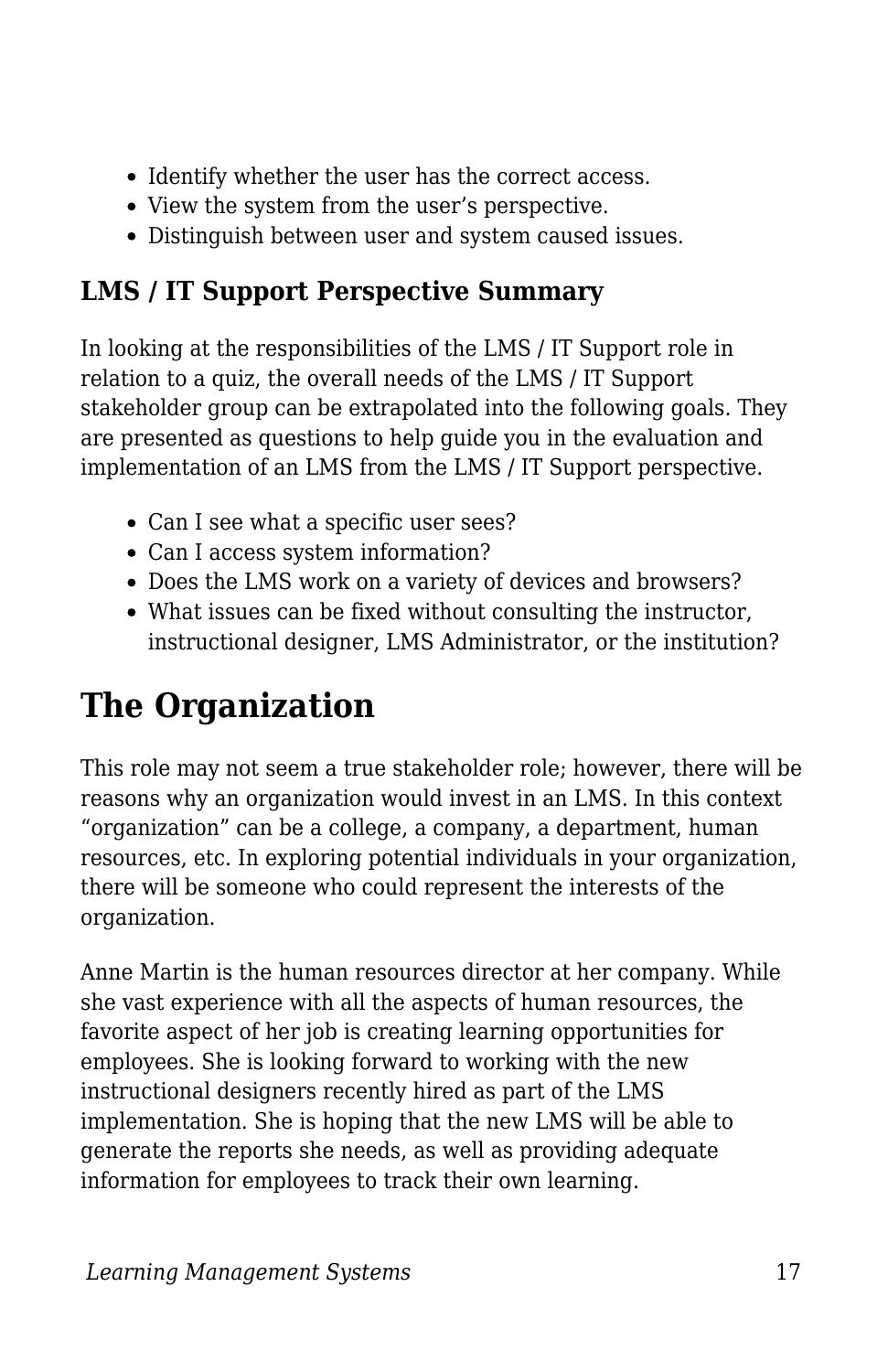Andrew O'Connor works in the Registrar's office. His current responsibilities include coordinating with the LMS Administrator to ensure that both students and instructors are appropriately enrolled in the correct courses. He has also been tasked to work with the LMS Administrator to create reports related to retention efforts. He understands the need for these reports, but has concerns about the abilities of the LMS.

### **A Quiz - The Organization**

Your organization will not necessarily be involved with a specific quiz. However, the organization has an invested role in the results of the quizzes in relation to determining successful completion. Here are the needs and actions of the organization as a stakeholder group in relation to a quiz:

- Track successful completion of quizzes.
- Identifying successful completion.
- Extracting reports for institution-wide requirements.

### **The Organization Perspective Summary**

In looking at the role of the organization in relation to a quiz, the overall needs of the organization stakeholder group can be extrapolated into the following goals. They are presented as questions to help guide you in the evaluation and implementation of an LMS from the organization perspective.

- How to determine if the right learners are completing the needed courses?
- How to run reports on system usage?
- How to pull reports on specific institution requirements?
- What data is available to help determine if the learning is successful?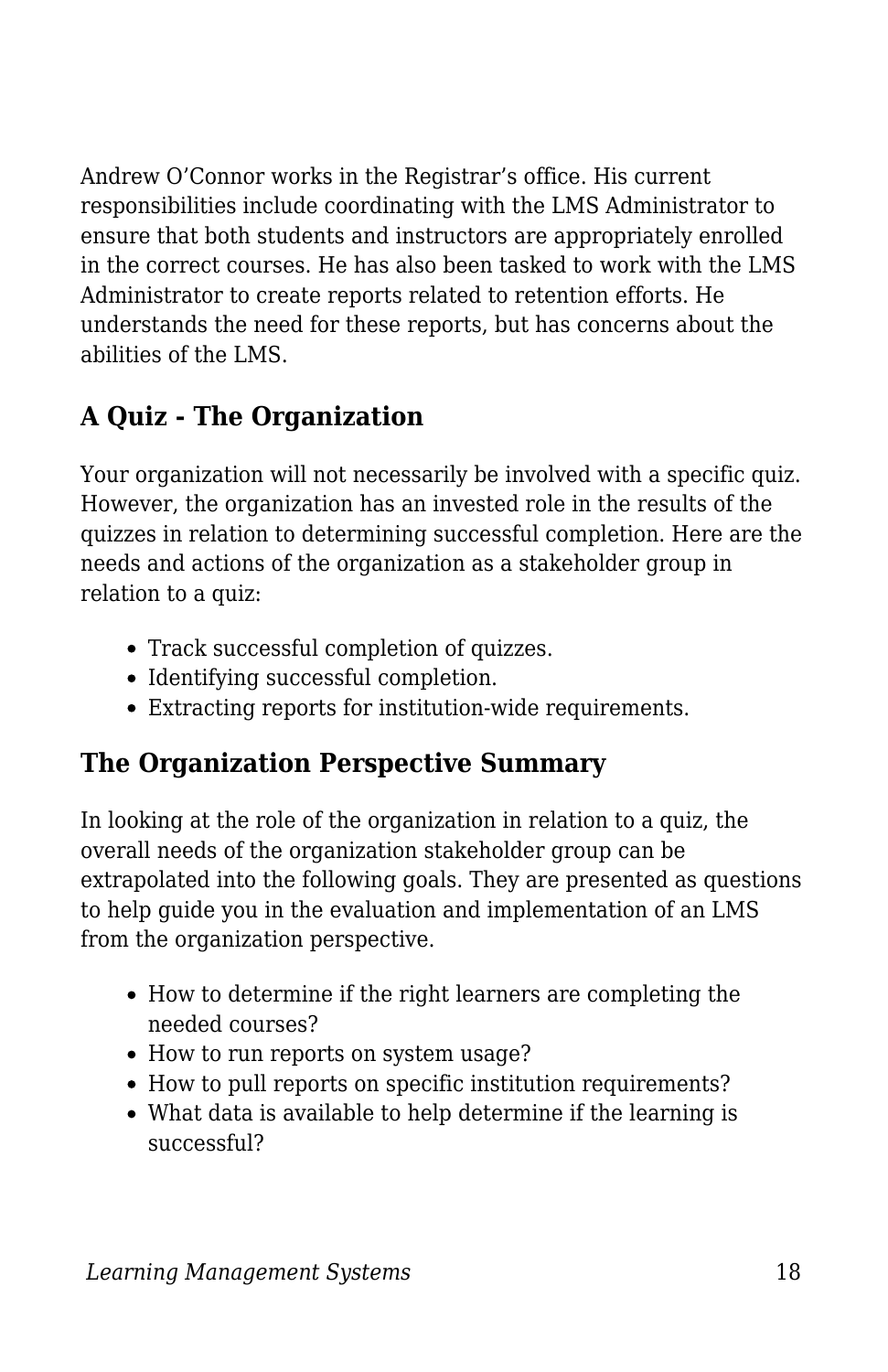### **Conclusion**

The usability of an LMS will partially be determined by the effective and efficient attainment of the goals of each of your stakeholder groups. It is important to carefully consider how each role will be affected by your LMS in order to identify those goals. While an LMS is designed to organize and provide learning opportunities, not every stakeholder group is focused only on the learning. Understanding the goals of each group will help you identify obstacles to your users' satisfaction with the LMS.

In addition to the effective and efficient attainment of the goals of your stakeholders, the design of the interface will affect the overall user experience. General guidelines for interface design and heuristics specific to learning environments were provided to guide you in examining an LMS.

The descriptions and questions provide in the second half of this chapter will help you identify individuals in your organization who will best represent your stakeholder groups. In terms of an LMS evaluation you will want to make sure that each of your stakeholder groups is represented.

### **References**

Dam, R. & Siang, T. (2018). Personas – A simple introduction. Interaction Design Foundation. Retrieved from [https://edtechbooks.org/-krSJ.](https://www.google.com/url?q=https://www.interaction-design.org/literature/article/personas-why-and-how-you-should-use-them&sa=D&ust=1585947220159000)

Davids, M., Halperin, M. & Chikte, U. (2015). Optimising cognitive load and usability to improve the impact of e-learning in medical education. African Journal of Health Professions Education, 7(2), 147–152.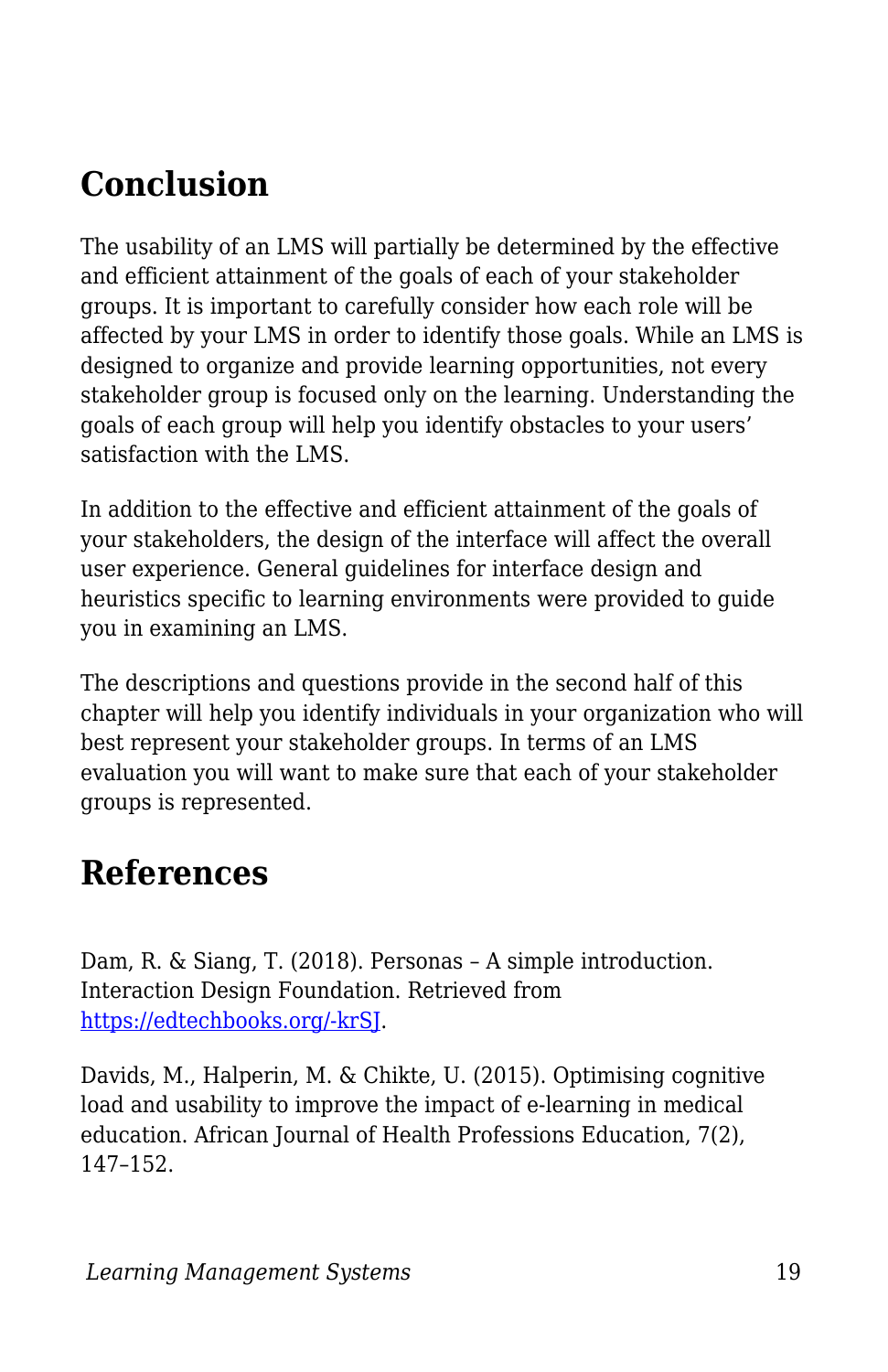Davis, F. D. (1989). Perceived usefulness, perceived ease of use, and user acceptance of information technology. MIS quarterly, 319-340.

Hornbæk, K., & Law, E. L. C. (2007, April). Meta-analysis of correlations among usability measures. In Proceedings of the SIGCHI conference on Human factors in computing systems (pp. 617-626). ACM.

International Organization for Standardization, (n.d.). ISO 9421 ergonomics of human system interaction. Retrieved March 16, 2016, from [https://edtechbooks.org/-mgiZ](https://www.iso.org/obp/ui/#!iso:std:52075:en)

Kauffman, H. (2015). A review of predictive factors of student success in and satisfaction with online learning. *Research in Learning Technology*, 23.

Krug, S. (2006). *Don't make me think!: A common sense approach to Web usability*. Pearson Education India.

Mabed, M. & Koehler, T. (2012). The impact of learning management system usage on cognitive and affective performance. In GeNeMe '12 (pp. 273–284). Technische Universität Dresden, Medienzentrum.

Ming, L. M. (n.d.) Recruiting a designer? Here's what you should know: A primer on the different design roles in the tech industry, [Web post] Retrieved from [https://edtechbooks.org/-eMft](https://www.fastcompany.com/3032719/ui-ux-who-does-what-a-designers-guide-to-the-tech-industry)

Nielsen, J. (1995). 10 usability heuristics for user interface design. Nielsen Norman Group, Retrieved from [https://edtechbooks.org/-ZnaR](https://www.nngroup.com/articles/ten-usability-heuristics/.)

Peters, D. (2014). Interface design for learning: Design strategies for learning experiences. Pearson Education.

Wagner, N., Hassanein, K., & Head, M. (2008). Who is responsible for e-learning success in higher education? A stakeholders' analysis. *Journal of Educational Technology & Society*, *11*(3).

*Learning Management Systems* 20